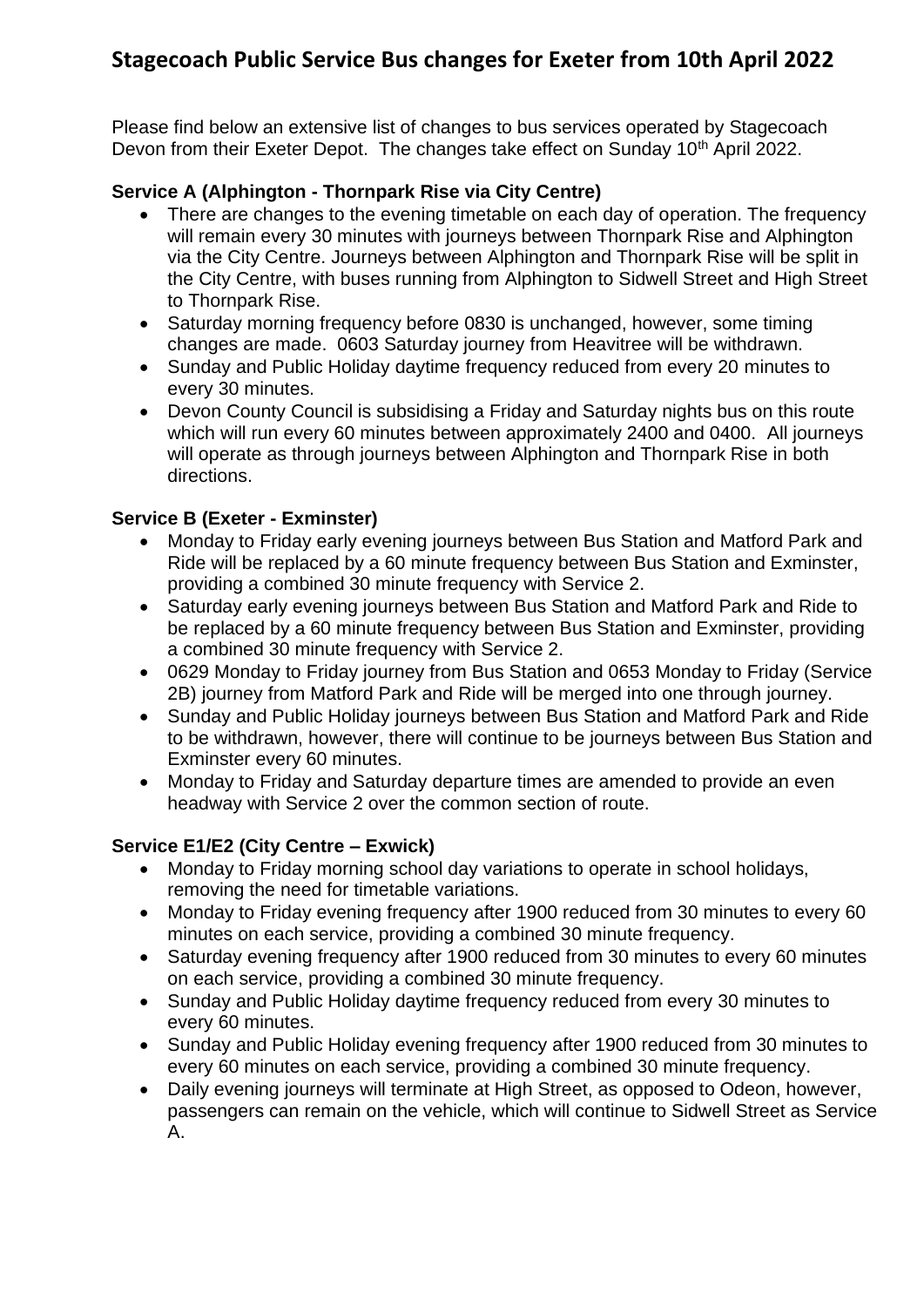• Devon County Council is subsidising a Friday & Saturday night bus on the E1 which will run every 60 minutes between approximately 2400 and 0400, with the route amended from Sidwell Street to operate via RD&E Hospital.

# **Service F1/F2 (City Centre – Beacon Heath)**

- Monday to Friday evening frequency after 1900 reduced from 30 minutes to every 60 minutes on each service.
- Saturday evening frequency after 1900 reduced from 30 minutes to every 60 minutes on each service.
- Sunday and Public Holiday daytime frequency reduced from every 30 minutes to every 60 minutes on each service, between approximately 1030 and 1730.
- Sunday and Public Holiday early morning journeys before 1000 will not serve Union Road on Service F2.
- Sunday and Public Holiday evening frequency after 1900 reduced from 30 minutes to every 60 minutes on each service.
- Daily evening journeys will terminate at Odeon, as opposed to Sidwell Street, however, passengers can remain on the vehicle, which will continue to Sidwell Street as Service E1/E2.

## **Service H/H1/H2 (West Garth Road / Exeter St David's – RD&E Hospital)**

- Monday to Friday Service H journeys between Exeter St David's and RD&E Hospital will be withdrawn.
- Services H1/H2 will continue to provide a combined 30 minute frequency, with other services also serving RD&E Hospital and Barrack Road.
- Monday to Friday morning peak journeys are re-timed.

# **Service I (City Centre – Digby)**

- Monday to Friday evening short working journeys between Whipton and City Centre will be withdrawn, with a 60 minute frequency along the entire route continuing.
- Saturday evening short working journeys between Whipton and City Centre will be withdrawn, with a 60 minute frequency along the entire route continuing.
- Sunday and Public Holiday daytime frequency reduced from every 30 minutes to every 60 minutes.
- Sunday and Public Holiday evening short working journeys between Whipton and City Centre will be withdrawn, with a 60 minute frequency along the entire route continuing.
- Devon County Council is subsidising a Friday and Saturday nights bus on this route which will run every 60 minutes between approximately 2400 and 0400.

# **Service J (City Centre – Digby)**

- Monday to Friday evening short working journeys between Whipton and City Centre will be withdrawn, with a 60 minute frequency along the entire route continuing.
- Saturday evening short working journeys between Whipton and City Centre will be withdrawn, with a 60 minute frequency along the entire route continuing.
- Sunday and Public Holiday daytime frequency reduced from every 30 minutes to every 60 minutes.
- Sunday and Public Holiday evening short working journeys between Whipton and City Centre will be withdrawn, with a 60 minute frequency along the entire route continuing.
- Devon County Council is subsidising a Friday and Saturday nights bus on this route which will run every 60 minutes between approximately 2400 and 0400.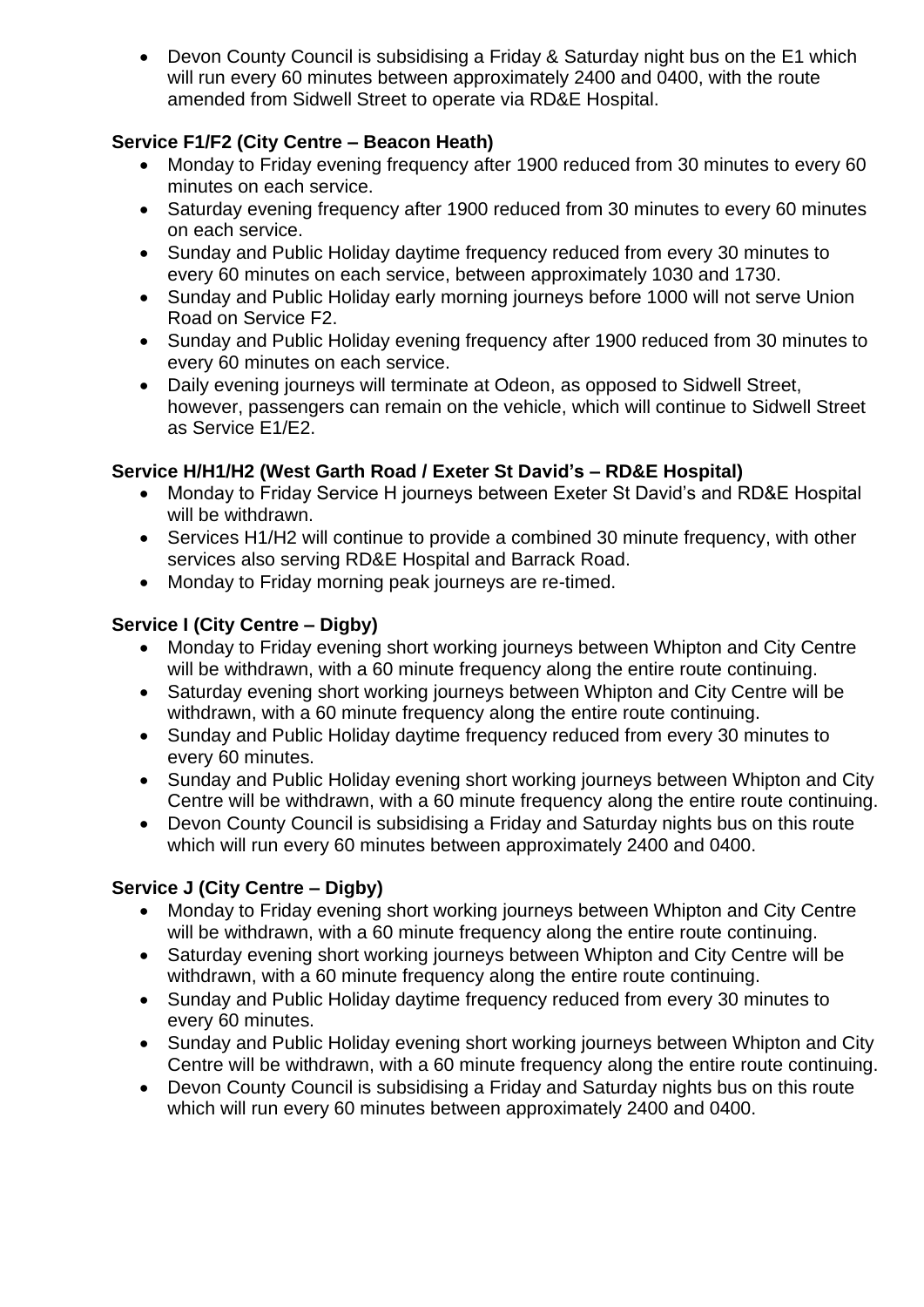# **Service L (City Centre – Pinhoe)**

- Monday to Friday evening frequency after 1900 reduced from 30 minutes to every 60 minutes.
- Saturday evening frequency after 1900 reduced from 30 minutes to every 60 minutes.
- Sunday and Public Holiday daytime frequency reduced from every 30 minutes to every 60 minutes, with journeys between Pinhoe and South Street in the City Centre withdrawn.
- Devon County Council is subsidising a Friday and Saturday nights bus on this route which will run every 60 minutes between approximately 2400 and 0400.

# **Service K (City Centre – Whipton – Science Park)**

- Monday to Friday morning school day variations to operate in school holidays to remove the need for timetable variations.
- Monday to Friday frequency reduced from every 20 minutes to every 30 minutes.
- Saturday frequency reduced from every 20 minutes to every 30 minutes.

## **Service T (City Centre – Topsham Quay)**

• All evening journeys will be withdrawn, however, the majority of passengers will be able to use Services I/J as alternatives.

#### **Service X (Whipton – Honiton Road Park & Ride)**

• Sunday and Public Holiday journeys are withdrawn.

## **Service Y (Alphington – Matford Park & Ride via Exwick and City Centre)**

- Sunday and Public Holiday.
- Monday to Friday and Saturday journeys will start at Broadway, as opposed to Alphington.

#### **Service Z (Exminster – Matford Park & Ride via Honiton Road Park & Ride)**

- Monday to Friday and Saturday journeys will benefit from additional running time.
- Sunday and Public Holiday journeys are withdrawn.

#### **Service Red (City Centre – Honiton Road Park & Ride)**

• Sunday and Public Holiday frequency reduced from every 20 minutes to every 30 minutes, with the hours curtailed to approximately 0845 until 1830.

#### **Service 2 (Exeter – Newton Abbot via Dawlish)**

- Sunday and Public Holiday short working journeys between Exeter and Dawlish will be withdrawn, making the frequency every 60 minutes between Exeter and Newton Abbot via Dawlish.
- Services B and 2 will provide a combined 30 minute frequency on Sunday and Public Holidays between Exeter and Exminster.
- Exeter based vehicles to be transferred to Newton Abbot, with timetable amended accordingly.
- There are minor changes to the timetable on all days of operation.

#### **Service 6/6A (Exeter – Bude via Okehampton)**

- Service 6 1100 Monday to Friday and Saturday journey from Bude is re-timed to improve punctuality.
- Service 6A 0603 Monday to Friday journey from Bude to Okehampton is advanced to 0558 to allow additional running time and to improve connections.